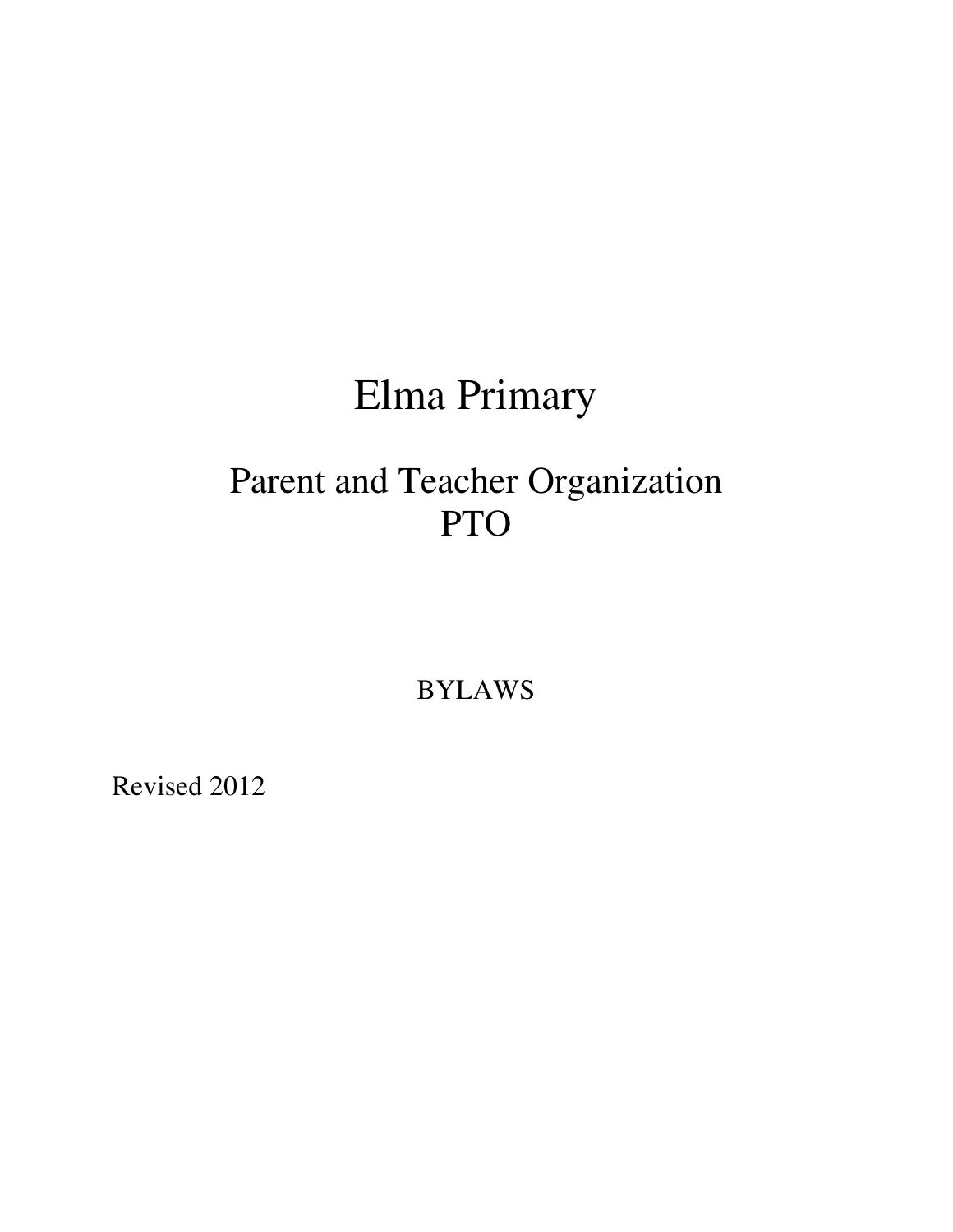### Article I – Name

Section 1 The name of this organization shall be the Elma Primary Parents and Teachers Organization (PTO).

# Article II – Objective

Section 1 To recognize and support the Mission Statement of Elma Primary. The Mission Statement reads as follows:

> The mission of Elma Primary School is to provide a positive learning environment which will enable each child to achieve his/her individual potential, thus providing the foundation for becoming an open-minded, lifetime learner. Each child will show continued development academically, emotionally, physically, and socially in preparation for an ever changing world. This mission will be supported by the staff, parents, community, Board of Education and administration.

- Section 2 To promote the welfare of children and youth in the home, school and community.
- Section 3 To bring the home and school into closer relation, so that parents and teachers may cooperate intelligently in the education of children.
- Section 4 To encourage educators and the community to cooperate in efforts that will prepare the children socially, physically, and mentally for higher education.

# Article III – Policies

- Section 1 To fulfill objectives as stated in Article II by means of meetings, committees, projects and district workshops.
- Section 2 The organization shall be noncommercial, nonsectarian, and nonpartisan. No commercial enterprise and no candidate shall be endorsed by it. Neither the name of the organization, nor the names of its officers in the organization, shall be used in any connection with a commercial concern not with any partisan interest nor for any other purpose than the regular work of the organization.
- Section 3 The organization shall not seek to direct the administrative activities of the school nor to control the policies. The resources of the PTO shall be available to the administration in an advisory capacity whenever called upon.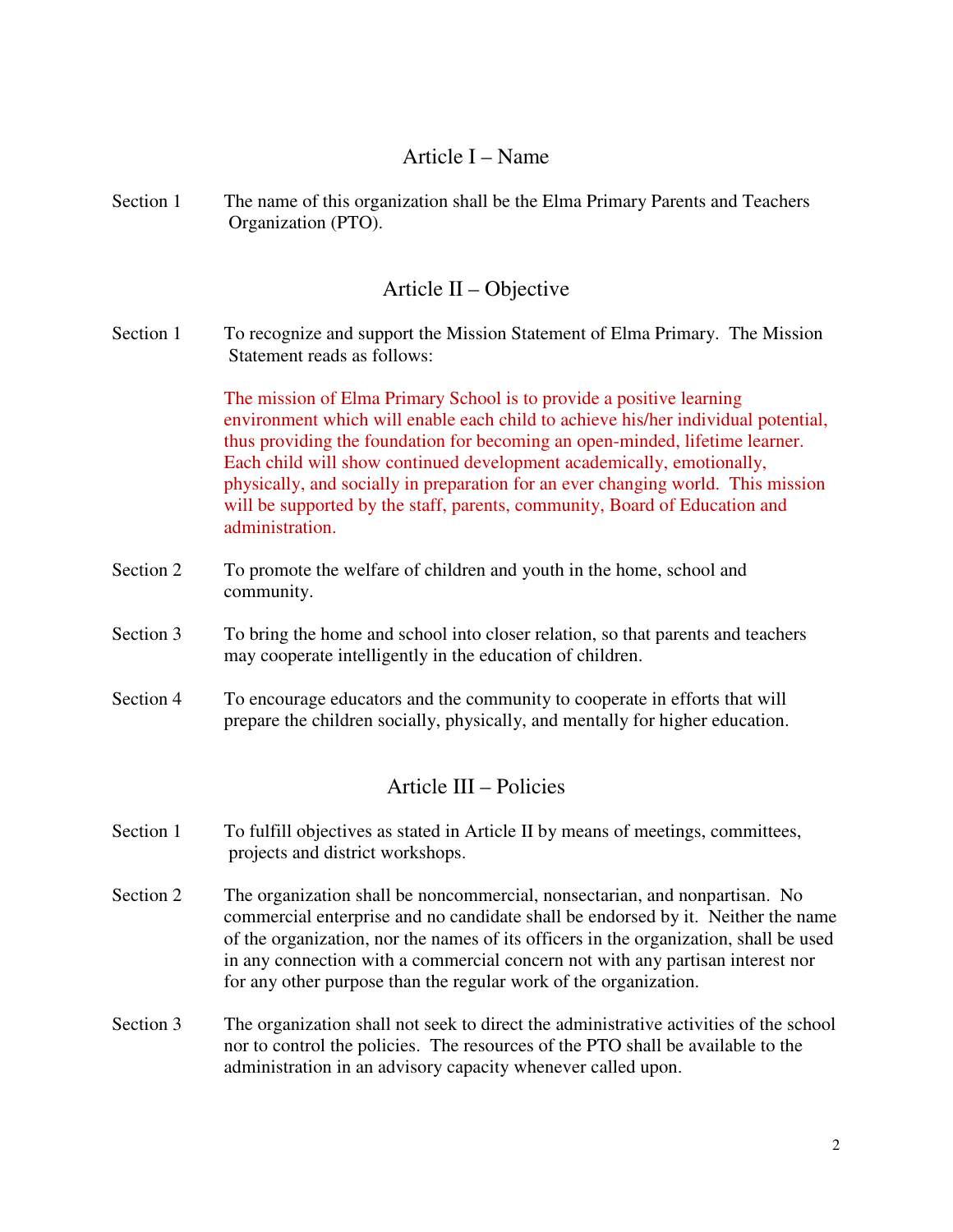| Section 4<br>Section 5 | The organization may cooperate with other organizations and agencies active in<br>the cause of child welfare and community service, <i>i.e.</i> SafeHomes.<br>Should the PTO sponsor a community activity, it will be done under the complete                                                                                                                                                                    |
|------------------------|------------------------------------------------------------------------------------------------------------------------------------------------------------------------------------------------------------------------------------------------------------------------------------------------------------------------------------------------------------------------------------------------------------------|
|                        | control of the PTO; and the use of the PTO name will not be given except under<br>these conditions.                                                                                                                                                                                                                                                                                                              |
| Section 6              | The PTO will sponsor only those activities which in its judgments are<br>nondiscriminatory.                                                                                                                                                                                                                                                                                                                      |
| Section 7              | Requests for PTO funding from outside sources shall be submitted to the PTO in<br>writing at least three (3) weeks prior to the event or need.                                                                                                                                                                                                                                                                   |
| Section 8              | Fundraising will be limited to covering basic PTO expenses and/or covering<br>specific fundraising requests.                                                                                                                                                                                                                                                                                                     |
| Section 9              | All general expenditures over one hundred dollars (\$100.00) must be approved by<br>the Executive Board.                                                                                                                                                                                                                                                                                                         |
| Section 10             | All expenditures over two hundred dollars (\$200.00) must be approved by the<br>Executive Board and the general body – excluding budgeted expenditures by<br>standing committees.                                                                                                                                                                                                                                |
| Section 11             | An audit of the PTO financial records shall be performed and will take place<br>between July 15 <sup>th</sup> and September 1. An audit verification statement shall be made<br>detailing account number and title, name of bank, federal tax ID number, and<br>bank balance as of the date of the audit. The Treasurer shall keep a record of this<br>audit and forward a copy to the District Business Office. |
| Section 12             | No substantial part of the activities of the organization shall be carrying on<br>propaganda, or otherwise attempting to influence legislation (except as otherwise<br>provided by the Internal Revenue Code section 501-(h) or participation in, or<br>interviewing in, including the publication or distributing of statement), any<br>political campaign on behalf of any candidate for public office.        |
| Section 13             | In the event of dissolution, all of the remaining assets and property of the<br>organization shall after necessary expenses thereof, be distributed to such<br>organizations as shall qualify under section 501 (c) 3 of the Internal Revenue<br>Code of 1954, as amended or to the federal government, for public purposes.                                                                                     |
| Section 14             | No part of the net earnings of the organization shall be used to benefit any<br>members, trustee, director, officer of the organization or any private individual,<br>nor shall such individual be entitled to share in the distribution of any of the assets<br>on dissolution of the organization.                                                                                                             |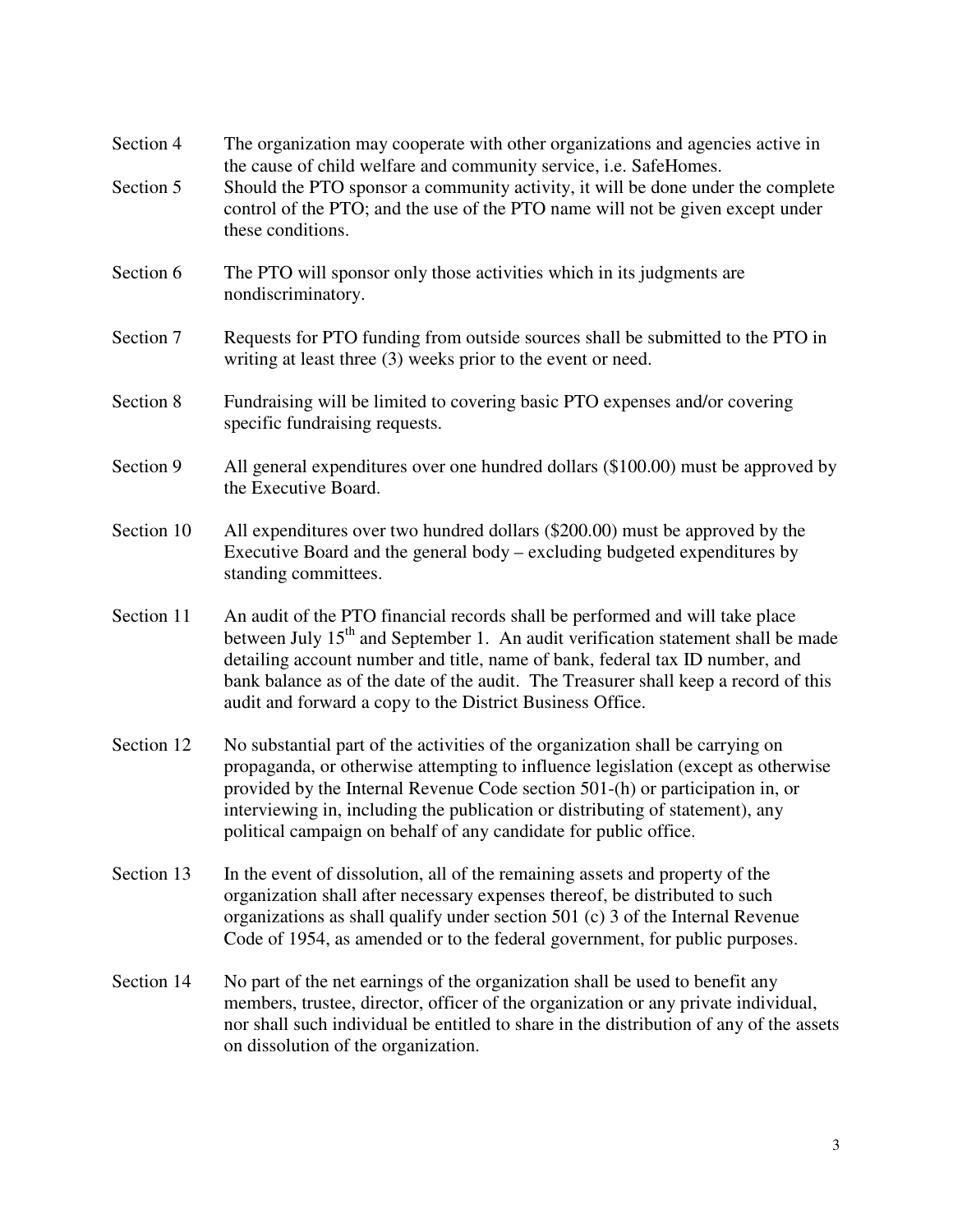# Article IV – Membership

| Section 1 | Membership in this organization is open to all parents and legal guardians<br>of students attending Elma Primary, as well as faculty and staff at Elma<br>Primary, who agree to abide by the rules and regulations described in these<br>Bylaws. |
|-----------|--------------------------------------------------------------------------------------------------------------------------------------------------------------------------------------------------------------------------------------------------|
| Section 2 | Term of membership shall be from July 1 to June 30.                                                                                                                                                                                              |
| Section 3 | No dues shall be collected.                                                                                                                                                                                                                      |
| Section 4 | Each family member shall be entitled to one (1) vote on each matter submitted to<br>a vote of the membership, if present at the meeting at which such a vote is taken.                                                                           |
| Section 5 | The PTO requests a faculty or staff representative to be present at all general<br>meetings. This individual will be chosen by the building Principal.                                                                                           |
| Section 6 | All PTO members are encouraged to attend one of the two Volunteer Orientation<br>meetings offered at the beginning of the academic year.                                                                                                         |
|           |                                                                                                                                                                                                                                                  |

Article V – Officers and Term of Office

Section 1 Officers and their elections:

- a. Executive officers of the PTO shall be Co-Presidents (2), Secretary, and Treasurer, in addition to the Building Principal.
- b. Officers shall serve for a term of one (1) year and shall remain in office until the work for the current year has been completed. The term of the office shall be from July 1 to June 30. No officer shall be eligible for the same office for more than two (2) consecutive terms unless no other person is seeking the position. The PTO must still vote and approve the appointment.
- c. Standing committee chairpersons shall be appointed from volunteers of the general PTO membership, at the discretion of the current PTO board for all approved PTO events.
- d. Nominations for officers can be made by any PTO member, with a motion to "second" the nomination. PTO member(s) nominated for Executive Office will be presented at the May meeting. At that time, an approval vote by the general membership will take place to appoint officers. The appointed officers and their position will be documented in the meeting minutes.
- e. In order to hold office in the PTO, one must be a parent or legal guardian with a child or children attending Elma Primary.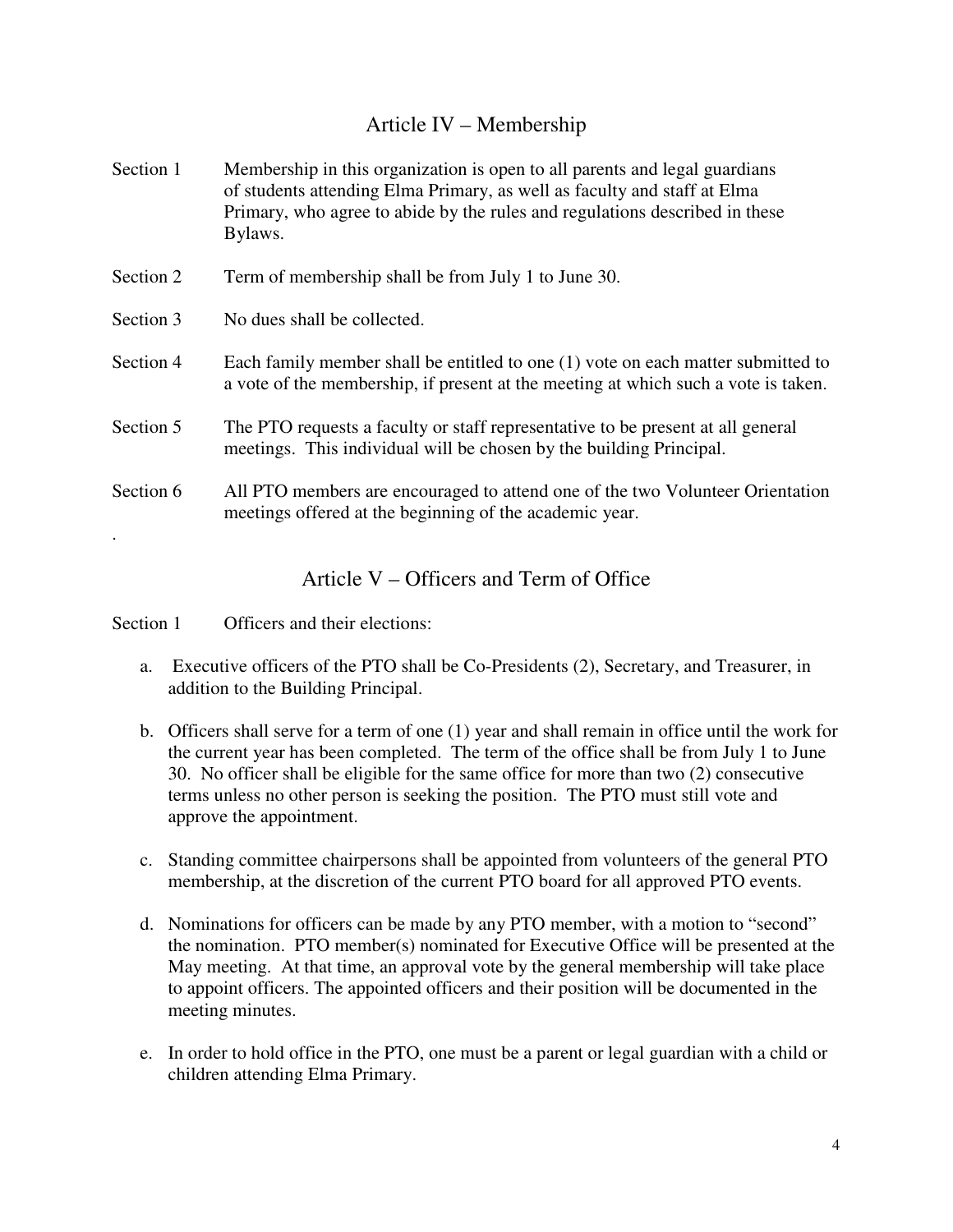- f. It is mandatory that officers shall attend sixty percent  $(60\%)$  of all regularly scheduled meetings. If an officer does not meet attendance requirements, they may be asked to submit a written resignation within thirty (30) days of the written request.
- g. A vacancy occurring in an office shall be fulfilled by appointment from the Co-Presidents, subject to the approval of the Executive Board.

#### Section 2 Duties of Officers

- a. The Co-Presidents shall preside at all meetings of the organization and shall be a member ex-officio of all committees.
- b. The Secretary shall keep an accurate written record of all meetings of the PTO and of the Executive Board. All monthly PTO meeting minutes shall be recorded in the monthly newsletter for review by the membership. All reports, meeting minutes, newsletters, etc. shall be kept on file – either at school or with the Co-Presidents. The secretary is also responsible for preparing the agenda and getting the approval from the Co-Presidents prior to the monthly meeting. The Secretary shall be responsible for sending thank you notes as needed.
- c. The Treasurer shall keep an accurate record of PTO receipts and expenditures. The Treasurer shall present a written statement of account at every meeting and at other times when required by the Executive Board. At the last meeting of the academic year (May or June), the Treasurer shall submit a proposed budget for the following school year for general membership review. A Reimbursement Request Form along with all committee receipts are to be forwarded to the Treasurer for reimbursement. All deposits will be made by the Treasurer. Only the Treasurer and one Co-President may make withdrawals (paperwork needs to be completed via the bank when the Treasurer and/or Co-President personnel change).
- d. In the event that the Co-Presidents are absent, the Secretary and the Treasurer shall serve as acting officers.

#### Section 3 Executive Board

- a. The Executive Board shall consist of the officers of the organization (PTO) and the building Principal.
- b. The duties shall be to transact any/all necessary business of the unit in the interval between PTO meetings and such other business as may be referred to it by the PTO. They shall also approve the working plans of the standing committees.
- c. Special meetings of the Executive Board may be called by the Co-Presidents, by a majority of the members of the committees of the PTO by submitting a petition to the Co-Presidents, or by the building Principal.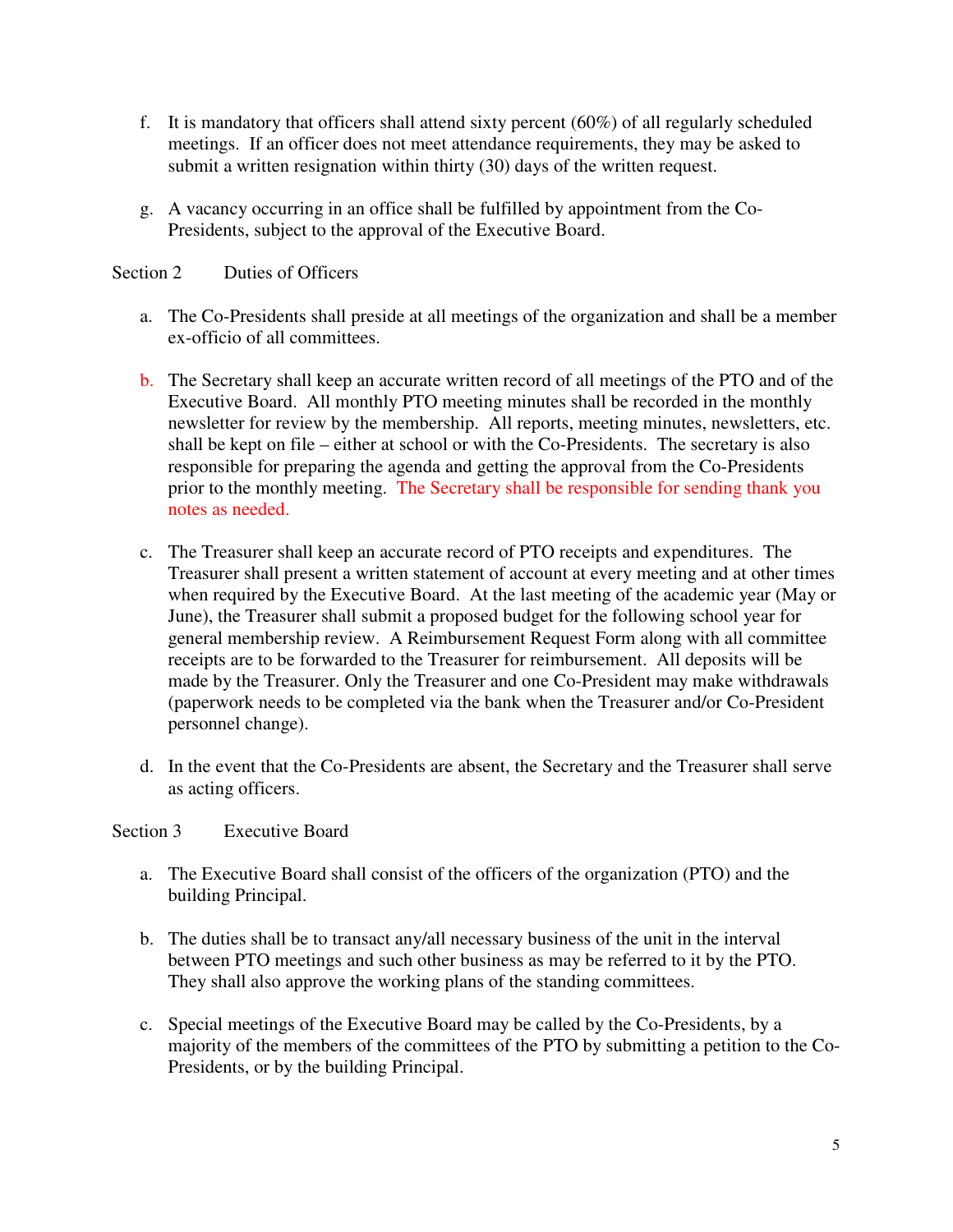#### Section 4 Head Room Parent

Duties shall consist of gathering a list of room parents, contacting room parents as requested by the faculty/staff for any activities and/or celebrations. A collection of five dollars (\$5.00) from each student is to be used for classroom activities / parties.

#### Section 5 All Chairpersons

The event chairperson or designee should be present at the PTO meeting(s) prior to the event. At this meeting, details will be given to the general PTO body regarding the event. Any changes, updates, or problems will be addressed to an Executive Board member. After the event, the Chairperson will update the Executive Board and general body at the next PTO meeting discussing any problems and recommendations for future events.

#### Section 6 Standing Committee Chairperson

- a. The PTO Secretary shall collect news items, art work, and written work from faculty/staff, the PTO and/or students at Elma Primary. The Secretary will be responsible for the editing, typing, reproduction and possible distribution of the newsletter on a monthly basis.
- b. The Book Fair Chairperson shall coordinate two (2) Book Fairs annually held in the fall and in the spring. The fall Book Fair traditionally sells books at a designated percentage off with more current books in the collection. The spring Book Fair solicits "Buy 1 Get 1 Free." Both Book Fairs usually coincide with another event in the building.
- c. The Staff Appreciation Chairperson shall be responsible for planning the luncheon for all faculty/staff members held on Staff Appreciation Day.
- d. The Social Chairperson shall be responsible for coordinating the refreshments for all regularly scheduled PTO meetings.
- e. The Family Fun Night Chairperson will be responsible for planning, organizing and hosting the event.
- f. Santa's Secret Shop Chairperson will coordinate this event held in December. Children that attend Elma Primary are allowed to shop for gifts at a minimal charge with assistance from adult volunteers.
- g. Field Day Chairperson is responsible for the planning, organizing and hosting this event. Assisted by the Physical Education teacher - game stations are set up outside. Chairperson will need to coordinate with each classroom lunch and special schedule.
- h. Third Grade Picnic Chairperson will meet with representatives from the other two (2) primary schools to discuss this event. Elma was the lead in 2009-10 Wales was the lead in 2010-11 and Elma in 2011-12. Held at Elma Meadows each year. The Physical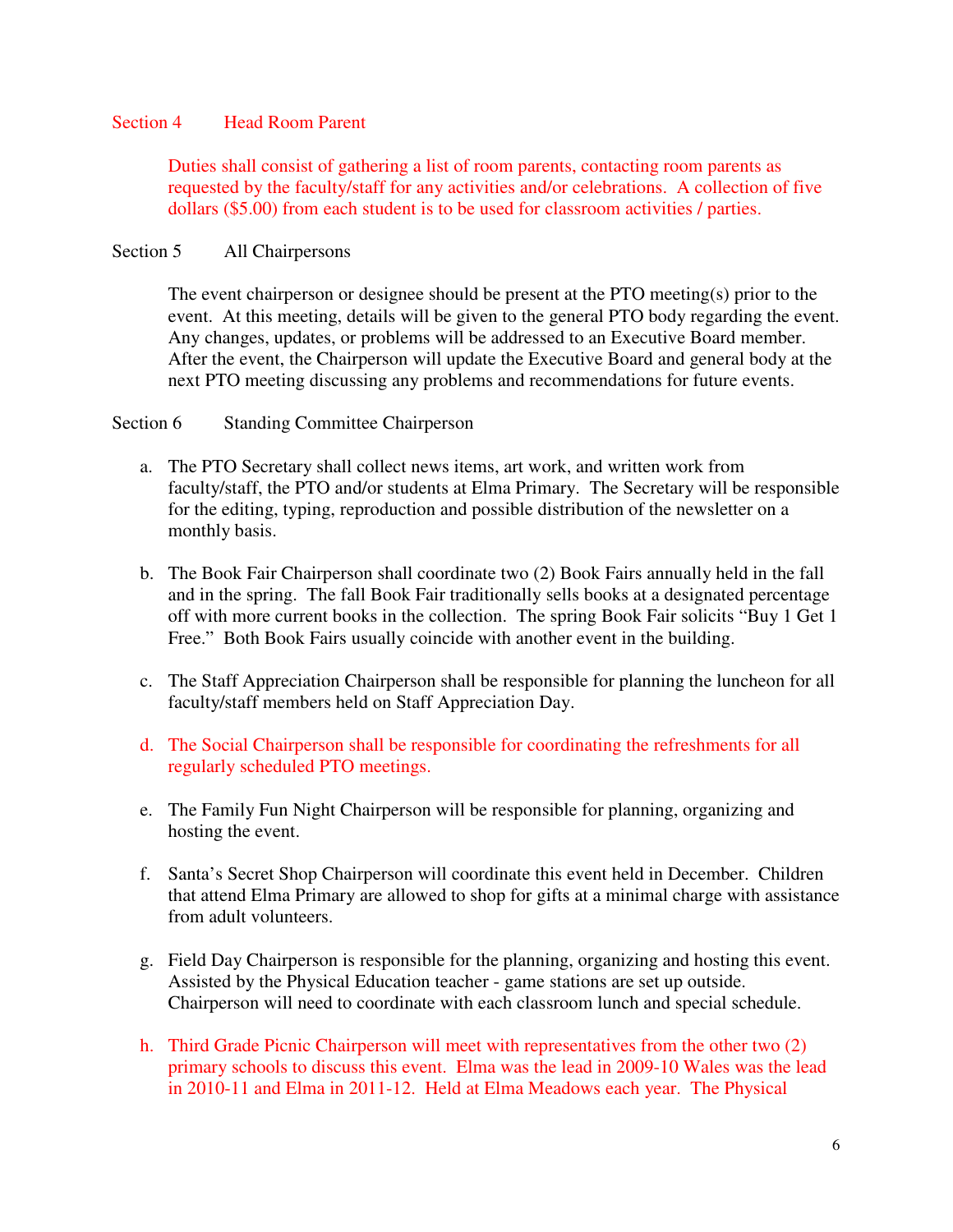Education teachers from each school organize activities (water balloon toss, tug of war, sack races, etc.) as well as water and/or watermelon stations. Each school as well as each class donates items.

i. See attached list of Event Descriptions where additional Chairpersons may be needed.

#### Section 7 Meetings

- a. Regular meetings of the PTO will be held in accordance to the calendar set up by the officers of the Executive Board and the building Principal. These dates are then submitted to the District office for placement in the Iroquois Central School calendar available to all district residents.
- b. There will be an annual meeting of the old and new PTO officers and the building Principal to be held in June (reorganization period). The calendar for the next year is discussed and the PTO binder, Secretary folder and Treasurer files (once the annual audit is completed) will be passed on to the new officers.
- c. In addition to the annual reorganization meeting held in June, the PTO officers and the building Principal will also meet at a minimum three (3) additional times (ie August, December, and March) as the Executive Board.
- d. Prior to September 1, the PTO financial records will be prepared for audit and submitted by the Treasurer. The annual audit statement will be reviewed and signature verified by the Executive Board members and the building Principal. The annual audit statement will be presented at the first  $(1<sup>st</sup>)$  general body meeting in September and a copy filed in the PTO binder. Also a copy is to be filed with the building Principal (original filed with the Treasurer's records).

Article VI – Bylaw Revision

| Section 1 | The Executive Board, or a committee formed by the Executive Board, shall<br>review the PTO Bylaws and propose any necessary revisions.                                                                                   |
|-----------|--------------------------------------------------------------------------------------------------------------------------------------------------------------------------------------------------------------------------|
| Section 2 | The recommendations of the above committee shall be read and submitted in<br>writing to the PTO for approval at a general meeting.                                                                                       |
| Section 3 | A vote shall take place on the proposed revisions at the next PTO meeting. A<br>majority vote of the members present is needed to pass the revision(s).                                                                  |
| Section 4 | After signatures have been obtained, a copy of the Bylaws should be sent to the<br>Superintendent's office. Attach a copy of the attendance sign-in sheet and the<br>agenda from the PTO meeting at which members voted. |